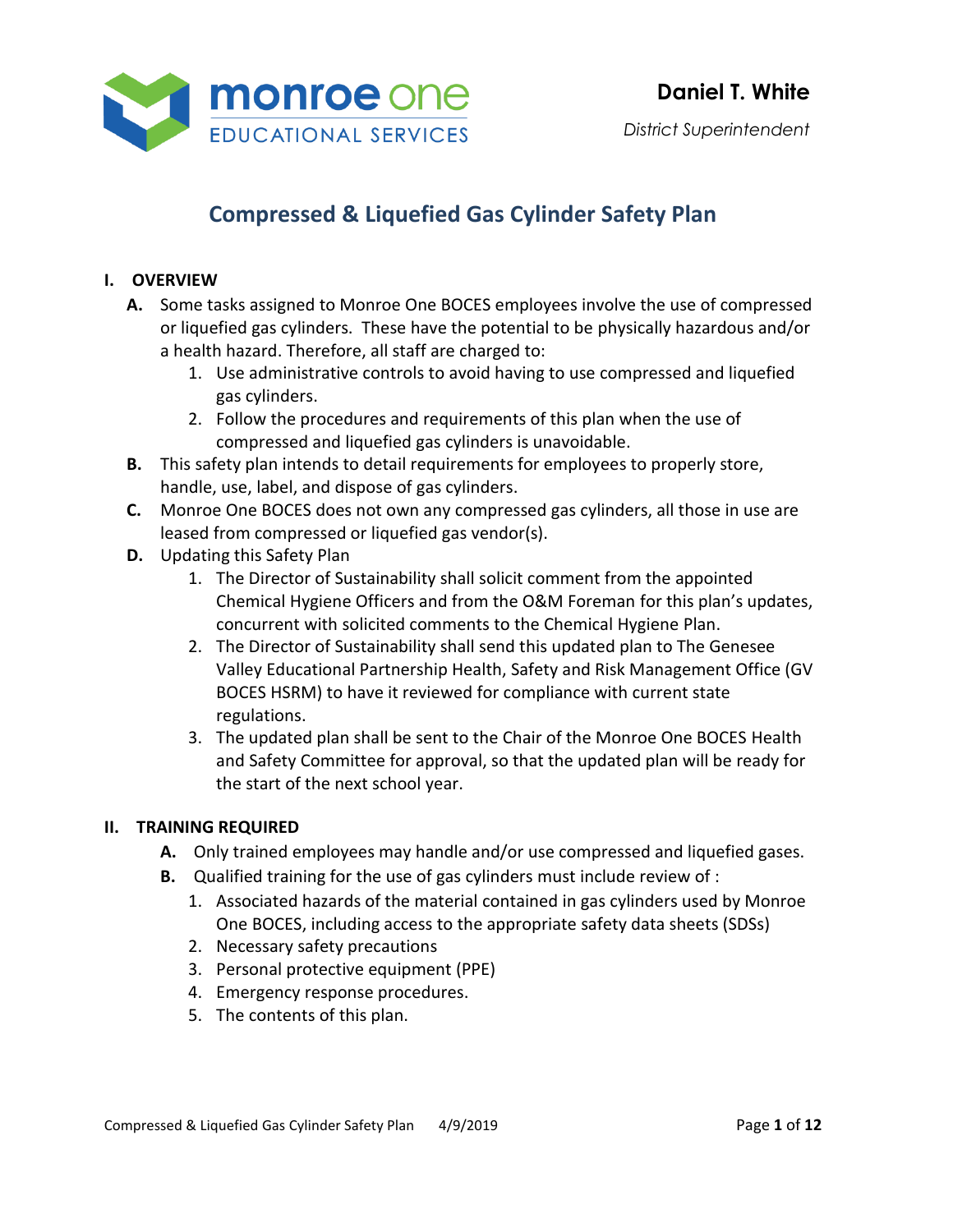#### **III. STORAGE OF COMPRESSED AND LIQUEFIED GAS CYLINDERS**

- **A.** Cylinder storage areas should be prominently posted with hazard information regarding the gases stored.
- **B.** The NFPA 704 diamond with a cylinder indicated in the "specific hazard" (white) section of the diamond and the corresponding flammability, health and reactivity hazard sections also marked is an accepted method of signage.
- **C.** Compressed and liquefied gas cylinders shall be stored:
	- 1. Away from exits or egress routes.
	- 2. Within a well-ventilated area.
	- 3. In a dry area, away from salt or corrosive chemicals, fumes, or heat; and not exposed to the weather.
	- 4. Kept at least 20 feet away from all flammable, combustible or incompatible substances.
	- 5. Protected from physical damage by striking or falling objects, or public tampering.
	- 6. In an upright position.
	- 7. Secured with a chain or appropriate belt above the cylinder midpoint, but below its shoulder. Laboratory cylinders less than 18" tall may be secured in approved stands or wall brackets designed for that purpose.
	- 8. Capped when not in use or attached to a system, if the cylinder will accept a cap.
	- 9. Segregated from gases of different hazard classes, separated by not less than noncombustible walls not less than 5 ft. high, with a fire resistance rating of at least 30 minutes. However, inert gases may be mixed in with any hazard class.
	- 10. To be used on a first in, first out basis.
	- 11. Dated, and used within one year.
	- 12. Sorted so that full cylinders are separated from empty cylinders.

## **IV. HANDLING COMPRESSED AND LIQUEFIED GAS CYLINDERS**

- **A.** Cylinders must be transported with a hand truck designed for the transport of cylinders. Cylinder caps shall be secured during transport. Cylinders may not be dragged or physically carried.
- **B.** Cylinders shall not be used for any other purpose than holding the contents as received. No person on Monroe One BOCES property shall attempt to mix gases within a cylinder.
- **C.** Cylinders shall not be subjected to low temperatures without approval from the supplier.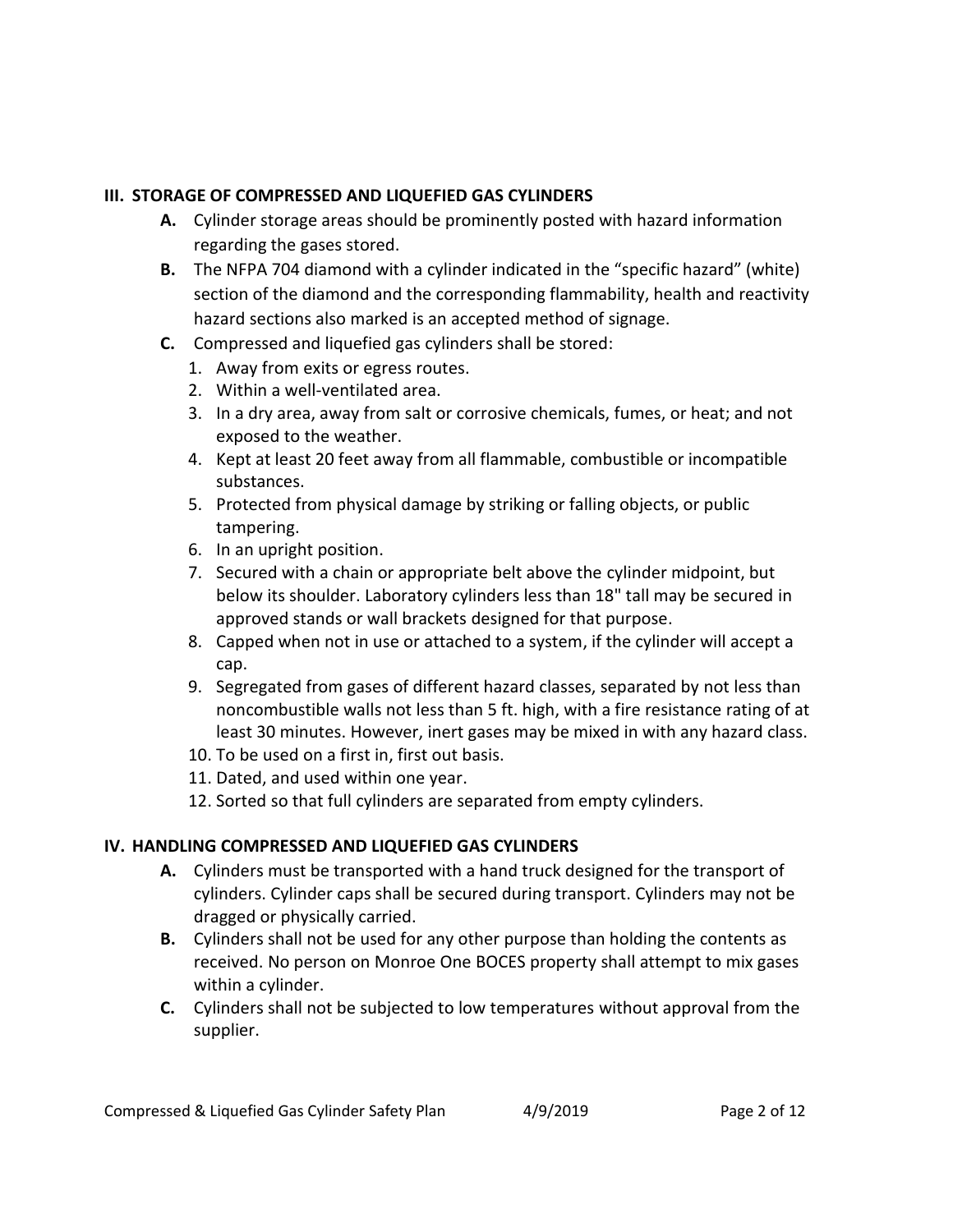- **D.** Damaged or leaking cylinders must be reported to Operations & Maintenance immediately for return to the vendor.
- **E.** Cylinders shall not be picked up by the cap.
- **F.** Ropes, chains and slings shall not be used to suspend cylinders, unless the cylinder was designed for such.
- **G.** Magnets may not be used for lifting cylinders.
- **H.** Where appropriate lifting attachments have not been provided on the cylinder, lift using only suitable cradles or platforms that properly hold and constrain the cylinder.
- **I.** Painting cylinders is not permitted.
- **J.** Leaking, defective, fire burned and corroded containers shall not be shipped without the approval of the supplier.

# **V. USING COMPRESSED AND LIQUEFIED GAS CYLINDERS**

- **A.** Perform a visual inspection before each usage to detect any damage, cracks, corrosion or other defects. Long term maintenance or replacement periods vary with the types of gases used, the length of use, and conditions of usage. Consult the cylinder, regulator or gas supplier for recommended valve and regulator maintenance schedules.
- **B.** Maintenance of gas cylinders and their valves and regulators connections is to be only by the gas cylinder supplier vendor. Monroe One BOCES employees are not authorized to repair gas cylinders, valves or regulators.
- **C.** Use only equipment, valves and containers designed for the intended product and service pressure and temperature.

# **D. Do NOT:**

- 1. Allow flames or heat sources to come in contact with a gas cylinder.
- 2. Allow a gas cylinder to become part of an electrical circuit.
- 3. Use cylinder gas as compressed air.
- 4. Use Teflon<sup>™</sup>, polytetrafluoroethylene (PTFE), tape on CGA (Compressed Gas Association) fittings where the seal is made by metal-to-metal contact. Use of Teflon<sup>™</sup> tape causes the threads to spread and weaken, *increasing* the likelihood of leaks.
- **E.** If a wrench is required to open the main valve, the proper wrench shall be left in place on the cylinder valve while it is open.
- **F.** Use a cylinder cap hook to loosen tight cylinder caps. Never apply excessive force or pry off caps. Return to supplier to remove "stuck" caps.
- **G.** Keep piping, regulators and other apparatus gas tight to prevent gas leakage. Confirm gas tightness by using compatible leak test solutions (e.g., soap and water) or leak test instruments.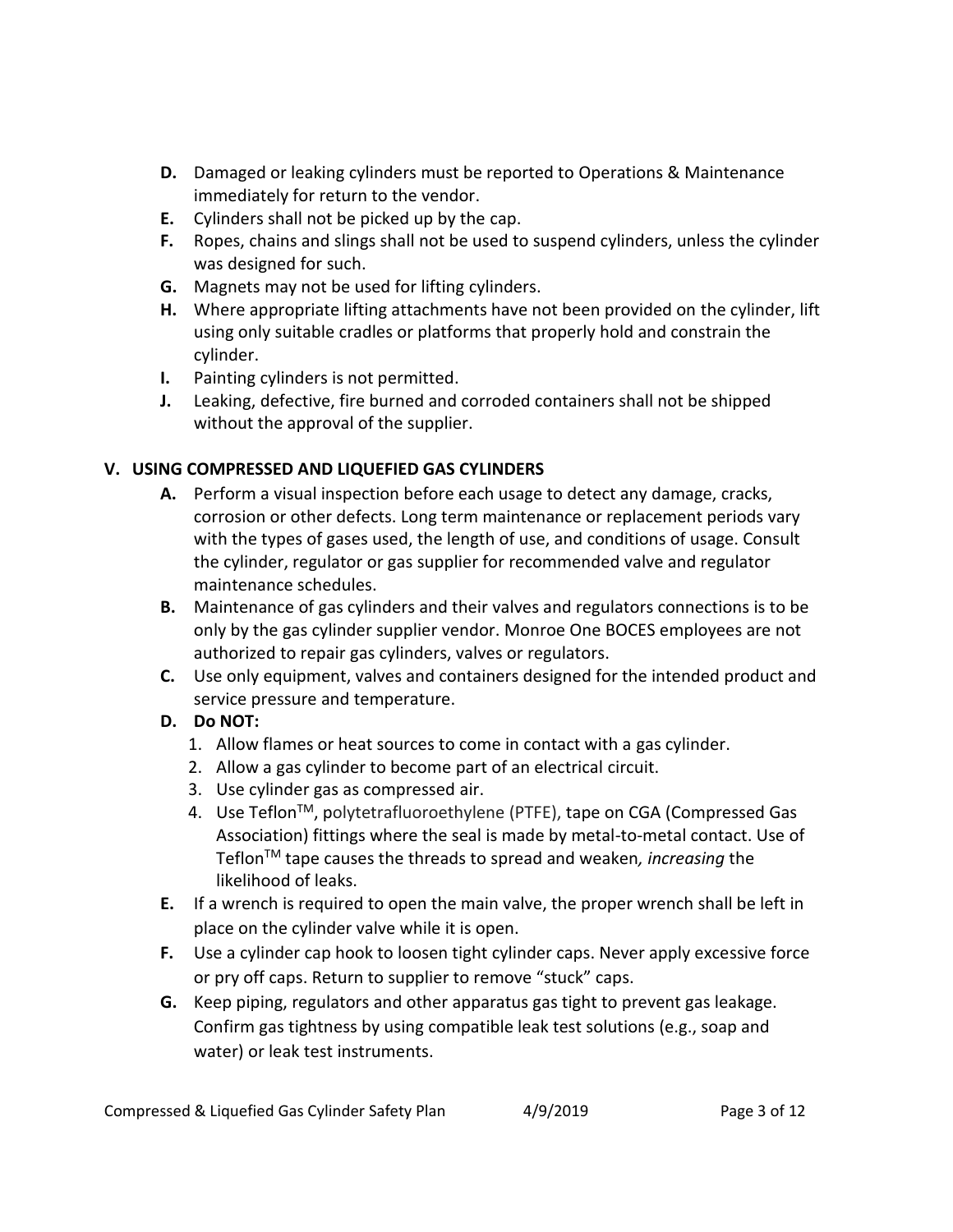- **H.** Release pressure from systems before connections are tightened or loosened.
- **I.** Fluorescent light may be used to check for grease or oil in regulators and valves.
- **J.** Use only approved valves, regulators, manifolds, piping and other associated equipment in any system that requires compressed gas. Care must be taken to ensure that pressure gauges on regulators are correct for the pressure of the gas cylinder used.

# **K. Valve Use**

- 1. Close valves on gas cylinders when not in use.
- 2. With the exception of lecture bottles, threads, configurations and valve outlets are different for each class of gases to prevent mixing of incompatible gases.
- 3. Valves that pass visual inspection are still subject to failure, therefore it is critical that toxic or poisonous gases (see Appendix C) are used in ventilated enclosures with local exhaust ventilation in place for downstream pressure relief valves, etc.
- 4. Use adequately sized wrenches (12" long) to minimize ergonomic stress when turning tight tank valves. Never apply excessive force when trying to open valves.
- 5. Do NOT install shut-off valves between pressure relief devices and the equipment to be protected
- 6. Use pressure relief valves in downstream lines to prevent high-pressure buildup in the event that a regulator valve does not seat properly and a tank valve is left on.
- 7. Relief valves should be vented to prevent potential buildup of explosive or toxic gases.
- 8. Never partially open a tank valve to remove dust or debris from the cylinder inlet.
- 9. De-pressurize pressure control valve regulator when not in use; open equipment valves downstream after the regulators are closed.
- 10. Do not attempt to open a corroded valve; it may be impossible to reseal.
- 11. Cylinders with "stuck" valves must be returned to suppliers to have valves repaired.
- 12. Valves should only be opened to the point where gas can flow into the system at the necessary pressure. This will allow for quicker shutoff in the event of a failure or emergency.

# **L. Manifold Use:**

1. Where compressed gas cylinders are connected to a manifold, the manifold and its related equipment, such as regulators, shall be of proper design for the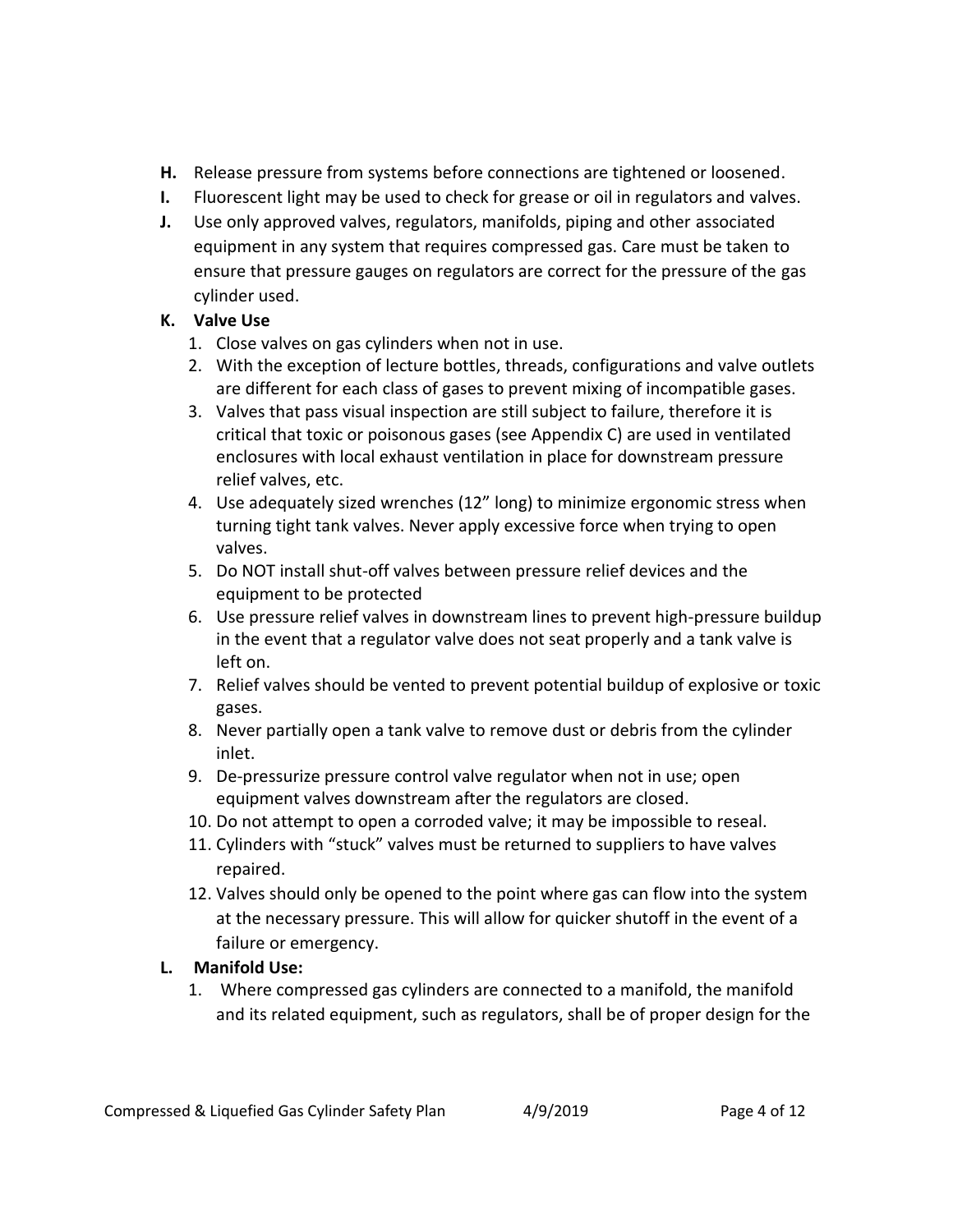product(s) they are to contain at the appropriate temperatures, pressures and flows.

2. Manifold systems shall be designed and constructed by competent personnel who are thoroughly familiar with the requirements for piping of flammable gases. Manifolds should comply with the standards of a recognized safety authority such as Underwriters Laboratories. Federal, state, local or insurance company specifications must be identified before starting design and construction. Consultation with the gas supplier before installation of manifolds is recommended.

#### **M. Regulator Use**

- 1. Pressurize regulators slowly and ensure that valve outlets and regulators are pointed away from all personnel when cylinder valves are opened.
- 2. Never use adapters or exchange fittings between tanks and regulators.
- 3. Ensure that the regulator pressure control valve is closed before attaching to a cylinder.

## **VI. LABELING**

- **A.** Return unlabeled cylinders to the vendor.
- **B.** Use only the vendor's label for positive identification of contents of the cylinder. Be aware that color-coding may be inconsistent from vendor to vendor.
- **C.** Empty cylinders shall be labeled with the word empty or the abbreviation MT.
- **D.** Vendor's proper labels must include the identity of the material, statement of hazard and the associated signal word. For example, the preferred label for nitrogen would be:

# **Nitrogen**

# **CAUTION: HIGH PRESSURE GAS CAN CAUSE RAPID SUFFOCATION**

## **VII. DISPOSAL OF GAS CYLINDERS**

- **A.** Monroe One BOCES does not own refillable cylinders, all cylinders ae the property of the vendor and must be returned to directly to the vendor.
- **B.** If a refillable cylinder is encountered that does not have a manufacturer label, contact O&M who will try to identify the vendor through cylinder stamp marks.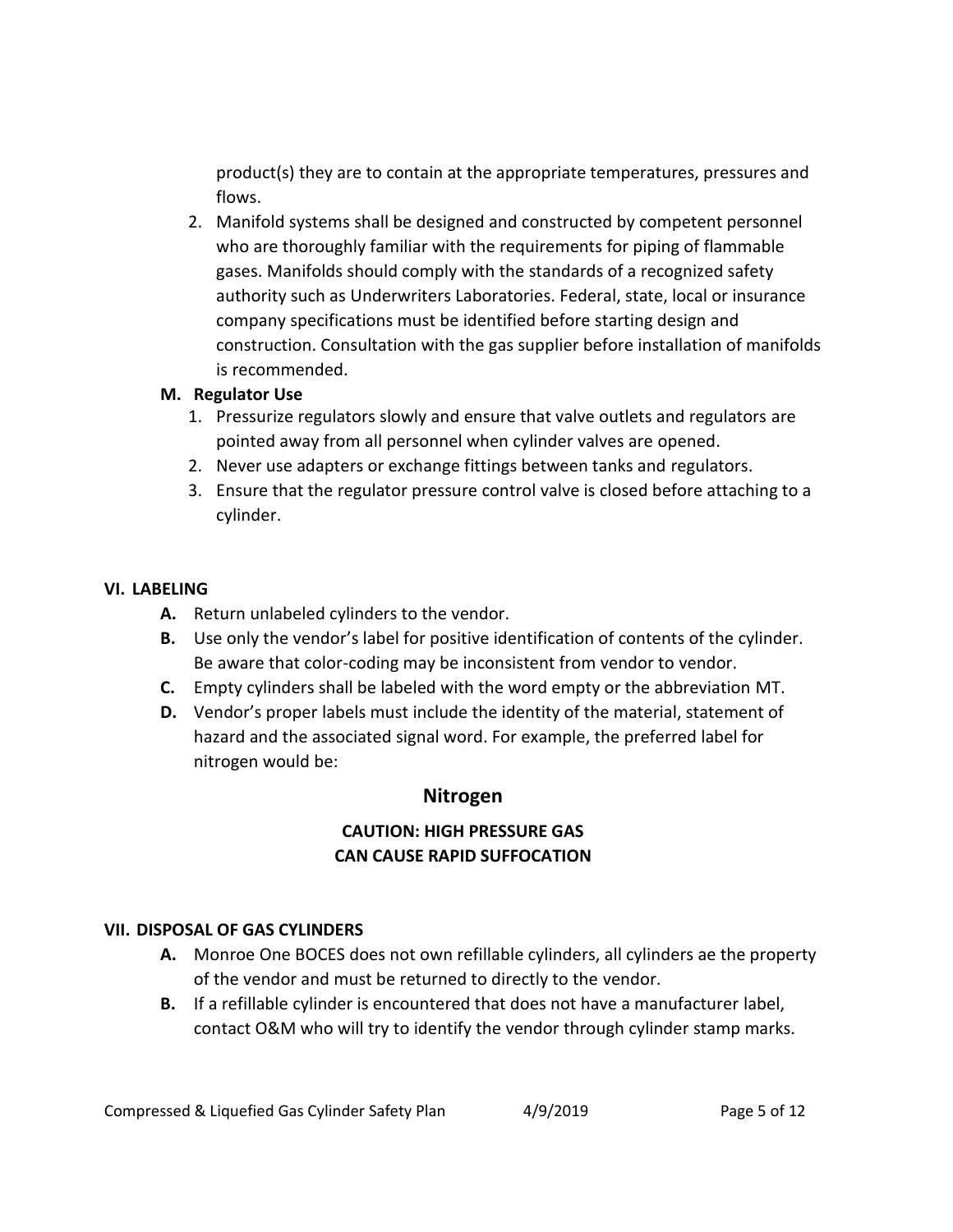- **C.** Write work orders to O&M to have empty lecture-size cylinders picked up for proper disposal. Disposal fees for cylinders is a departmental expense.
- **D.** Maintain vendor and manufacturer labels, label the cylinder with an "Empty" or "MT" tag.

## **VIII. EMERGENCY RESPONSES TO COMPRESSED GAS CYLINDER LEAKS**

## **A. Preplanning**

- 1. Despite strict adherence to laboratory safety practices, accidents involving gases may occur in the laboratory. The amount of damage sustained by personnel and property from these accidents will be directly related to the quality of the laboratory's emergency plan and procedures.
- 2. Standard Operating Procedures (SOPs) for experiments using compressed gases shall include a discussion of possible accident scenarios, appropriate employee responses and should take into account the following factors:
	- The layout and equipment used
	- Types of possible injuries
	- The potential location of a release or spill (e.g., outdoors, in a laboratory, corridor or storage area, on a table)
	- The quantities of material that might be released and the type of containment
	- The chemical and physical properties of the compressed gas
	- The hazardous properties of the compressed gas (e.g., its toxicity, corrosiveness, and flammability).
	- The availability and locations of emergency supplies and equipment.
	- Building evacuation routes, emergency telephone numbers, chemical containment procedures, fire extinguisher usage, etc., should be posted in the classroom.

#### **B. Minor Leaks**

- 1. Occasionally a gas cylinder or one of its component parts may develop a leak. Most of these leaks occur at the top of the cylinder in areas such as the valve threads, pressure safety device, valve stem and valve outlet.
- 2. If possible, verify suspected leaks using a flammable gas detector or soapy water solution (a flame should not be used for detection). If the leak cannot be stopped by tightening a valve gland or packing nut, emergency action procedures should be initiated and O&M's office X2991 should be notified.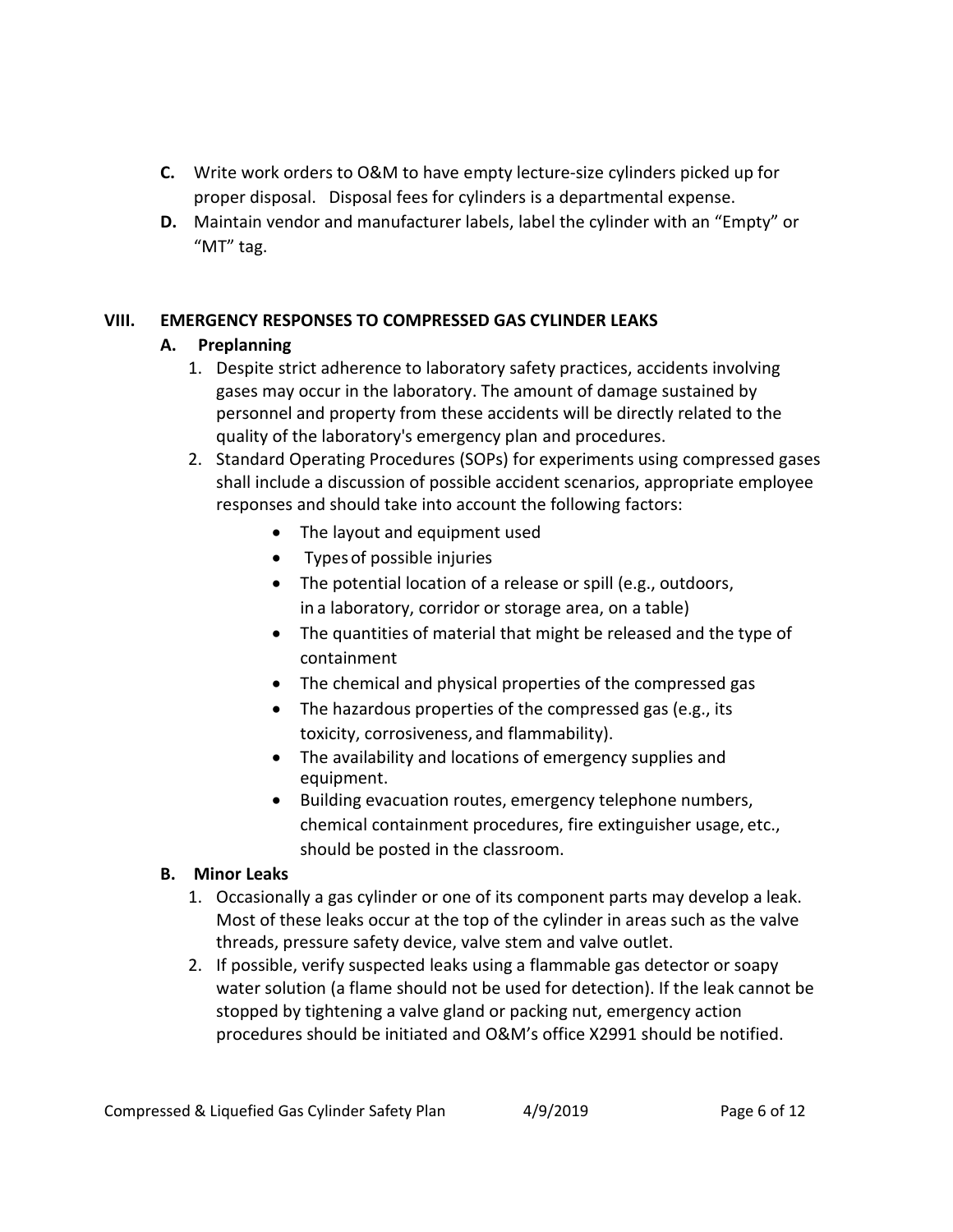- 3. For flammable, inert or oxidizing gases, move the cylinder to an isolated, wellventilated area away from combustible materials. Post signs that describe the hazard.
- 4. For corrosive and toxic gases, move the cylinder to an isolated, well-ventilated area and use suitable means to direct the gas into an appropriate chemical neutralizer. Post signs that describe the hazards.
- 5. If it is necessary to move a leaking cylinder through populated portions of the building, place a plastic bag, rubber shroud or similar device over the top and tape it (duct tape preferred) to the cylinder to confine the leaking gas.

## **C. Major Leaks**

In the event of a large gas release or if an accident takes place in which readily available personal protective equipment (PPE) is inadequate:

- Call 911 and report the incident.
- Activate building fire alarms using the nearest pull station.
- Evacuate the area, securing entrances and provide assistance to others on the way out.
- Provide emergency response officials with details of the problem upon their arrival.

## **D. Accidents Involving Personnel Injury**

- 1. Call 911 and report the incident.
- 2. Assist persons involved and administer immediate first aid which may include:
- 3. Washing under a safety shower.
- 4. Removing contaminated clothing.
- 5. Irrigating the eyes at an eyewash.
- 6. Administering CPR.
- 7. Notify personnel in adjacent areas of any potential hazards (e.g., activate building or area alarms).
- 8. Move injured personnel only if necessary to prevent their exposure to further harm.

#### **E. Fire and Fire-Related Emergencies**

- 1. Call 911 to report the fire.
- 2. Activate building and area alarms.
- 3. Evacuate the building, shutting doors and providing assistance to others on the way out.
- 4. Provide fire or police officials with the details of the problem upon their arrival.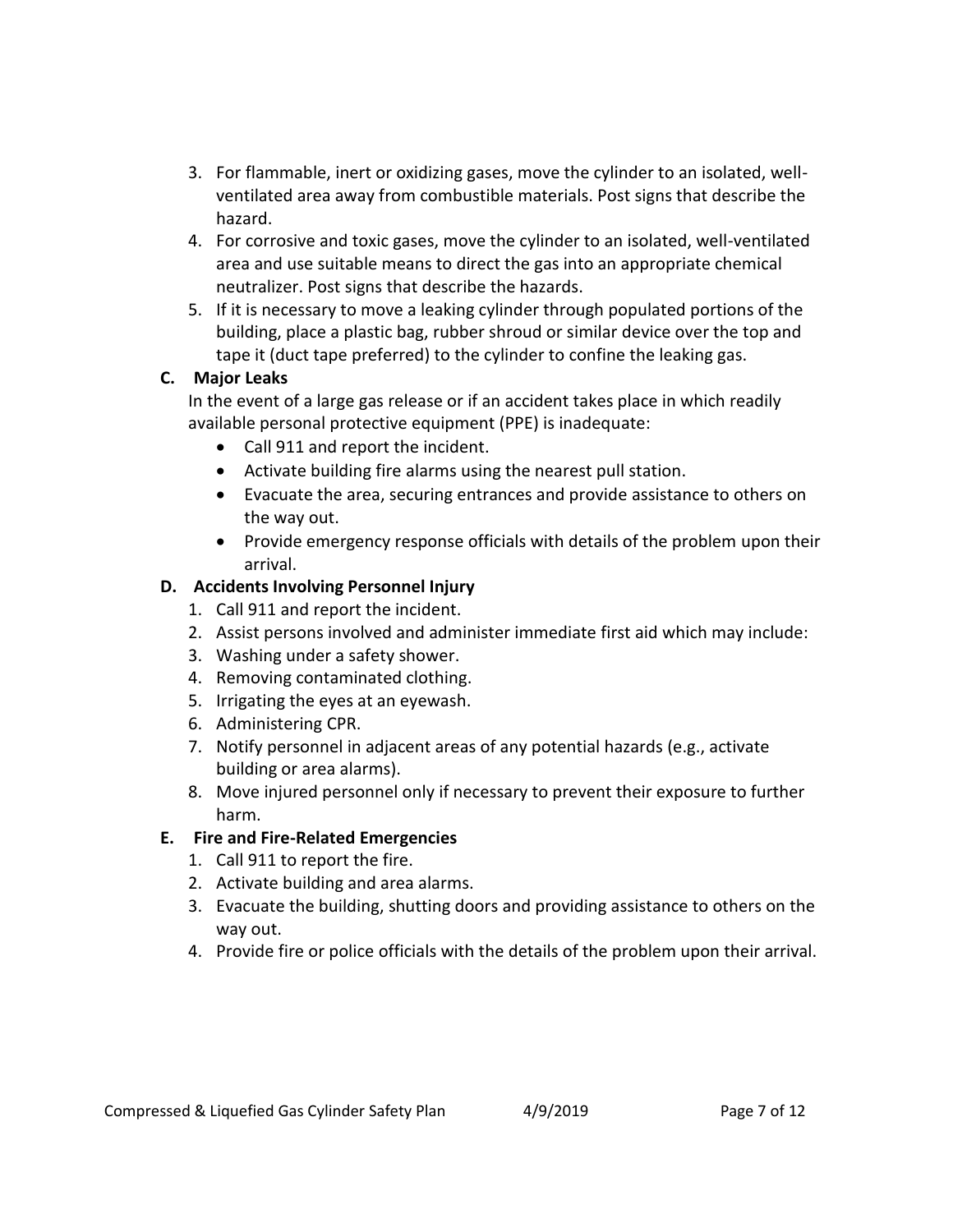#### **APPENDIX: GASES WITH SPECIFIC HAZARD CLASSES**

#### **A. Corrosive Gases**

- 1. Examples of corrosive gases include chlorine, hydrogen chloride, fluorine, hydrogen fluoride, hydrogen sulfide, carbon monoxide and carbon dioxide.
- 2. Metals become brittle when used in corrosive gas service, check equipment and lines frequently for leaks.
- 3. A diaphragm gauge should be used with corrosive gases that would destroy a steel or bronze gauge. Check with gas supplier for recommended equipment.
- 4. Remove regulators after use and flush with dry air or nitrogen.

## **B. Cryogenic Liquids and Gases**

- 1. Cryogenic liquids and gases are hazardous. Their boil-off vapors rapidly freeze human tissue and cause embrittlement of many common materials which may crack or fracture under stress. All cryogenic liquids produce large volumes of gas when they vaporize (at gas to liquid ratios of 600:1 to 1440:1) and may create oxygen-deficient conditions. Examples of common cryogenic liquids include liquid oxygen, hydrogen, helium, and liquid neon.
- 2. Use appropriate personal protective equipment (PPE) including insulated gloves and eye protection (goggles and a face shield) during any transfer of cryogenic liquid.
- 3. In the event of skin contact with a cryogenic liquid, do not rub skin. Place the affected part of the body in a warm water bath, not to exceed 105°F.
- 4. Inspect containers for loss of insulating vacuum. If the outside jacket on a container is cold or has frost spots, some vacuum has been lost. Remove the unit from service and return it to the vendor for appropriate service and or repairs.
- 5. Ice or other foreign matter should not be allowed to accumulate beneath the vaporizer or the tank. Excessive ice buildup could result in the discharge of excessively cold gas or structural damage to the cryogenic container or surroundings.
- 6. All cryogenic systems including piping must be equipped with pressure relief devices to prevent excessive pressure build-up. Pressure reliefs must be directed to a safe location.
- 7. Do not tamper with pressure relief valves or the settings for the valves.
- 8. Hot air, steam or hot water should be used to thaw frozen equipment. DO NOT USE water to thaw liquid helium equipment.

#### **C. Flammable Gases**

1. Common examples of flammable gases include acetylene, hydrogen, methane, propane and iso-butane.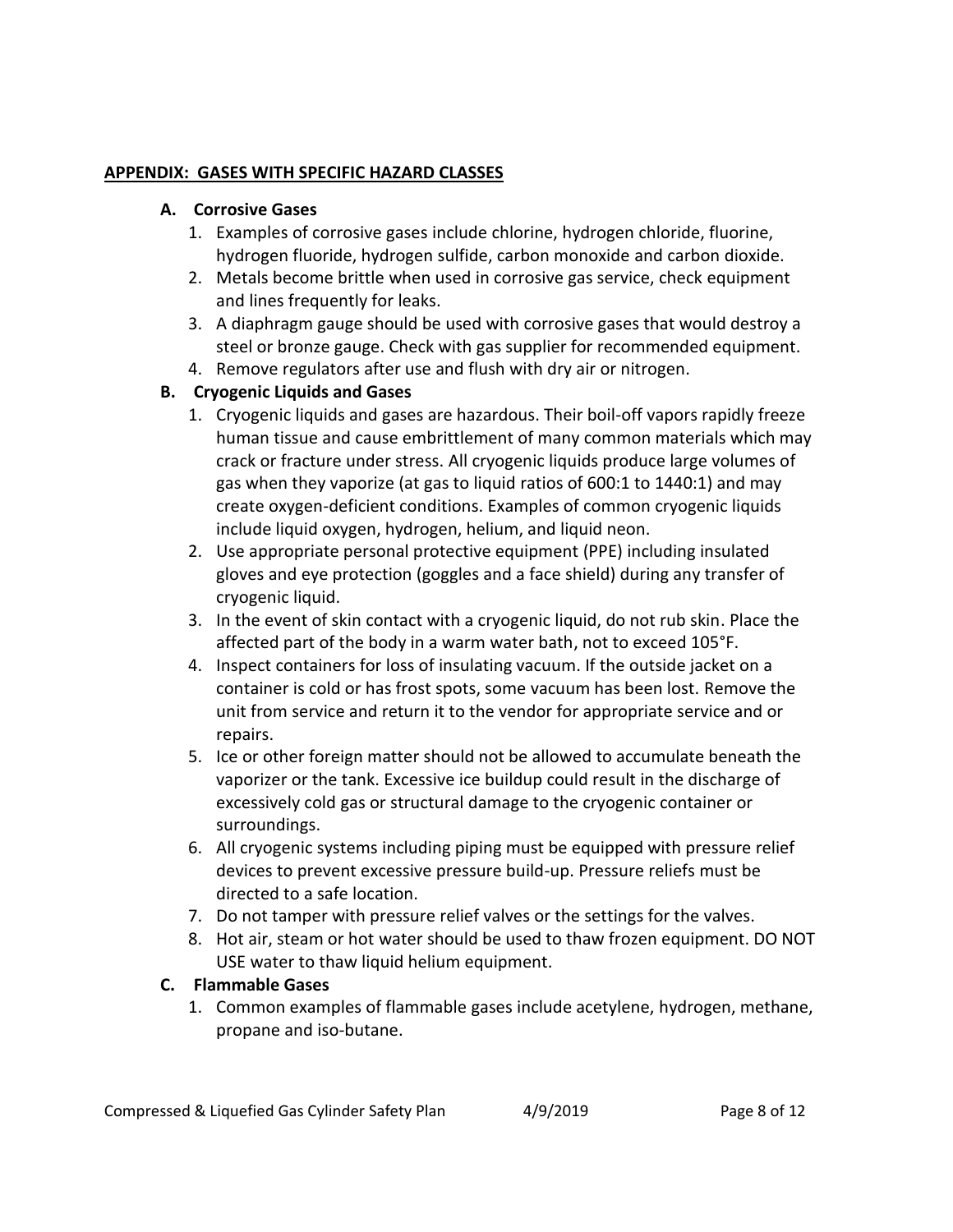- 2. Flammable gases, except for protected fuel gases, shall not be used near ignition sources. Ignition sources include open flames and sparks, sources of heat, oxidizing agents and ungrounded or non-intrinsically safe electrical or electronic equipment.
- 3. Portable fire extinguishers shall be available for fire emergencies. The fire extinguisher must be compatible with the apparatus and the materials in use.
- 4. Flames shall not be used for detecting leaks. A compatible leak detection solution shall be used for leak detection.
- 5. Spark proof tools shall be used when working with or on a flammable compressed gas cylinder or system.
- 6. Access doors to areas which use or store flammable gases shall be posted "No Open Flames."

## **D. Fuel, High Pressure, and Oxidizing Gases**

- 1. Fuel gases often use a combination of flammable and oxidizing gases. Use of fuel gases must comply with OSHA 29 CFR1910.253--Oxygen-Fuel Gas Welding and Cutting, 29 CFR1910.102—Acetylene, and 29 CFR1910.103--Hydrogen. Additionally, adherence is required to the requirements of the Compressed Gas Association as defined in Pamphlet G-1: Acetylene, Pamphlet SB-8: Use of Oxyfuel Gas Welding and Cutting Apparatus, and the requirements of the National Fire Protection Association Standard 51: Standard for the Design and Installation of Oxygen-Fuel Gas Systems for Welding, Cutting and Allied Processes.
- 2. Oxidizing gases are non-flammable gases (e.g., oxygen chlorine, fluorine and nitrous oxide), but in the presence of an ignition source and fuel can support and vigorously accelerate combustion. Do not use oil in any apparatus where oxygen will be used. Gauges and regulators for oxygen shall bear the warning "OXYGEN - USE NO OIL."
- 3. High pressure gases can be rated up to 3,000 pounds per square inch (psi). Typical uses include MIG welding gas mixtures, cryogenics, non-toxic gas distribution, medical gas distribution, and emergency oxygen services. In addition to any gas specific hazards, high pressure gases should carry the following hazard label:

## **CAUTION: HIGH PRESSURE GAS**

## **E. Toxic and Highly Toxic Gases**

The following table lists toxic and highly toxic gases with a NFPA Health Hazard rating of 3 or 4. **These gases may not be used in the Monroe One BOCES.**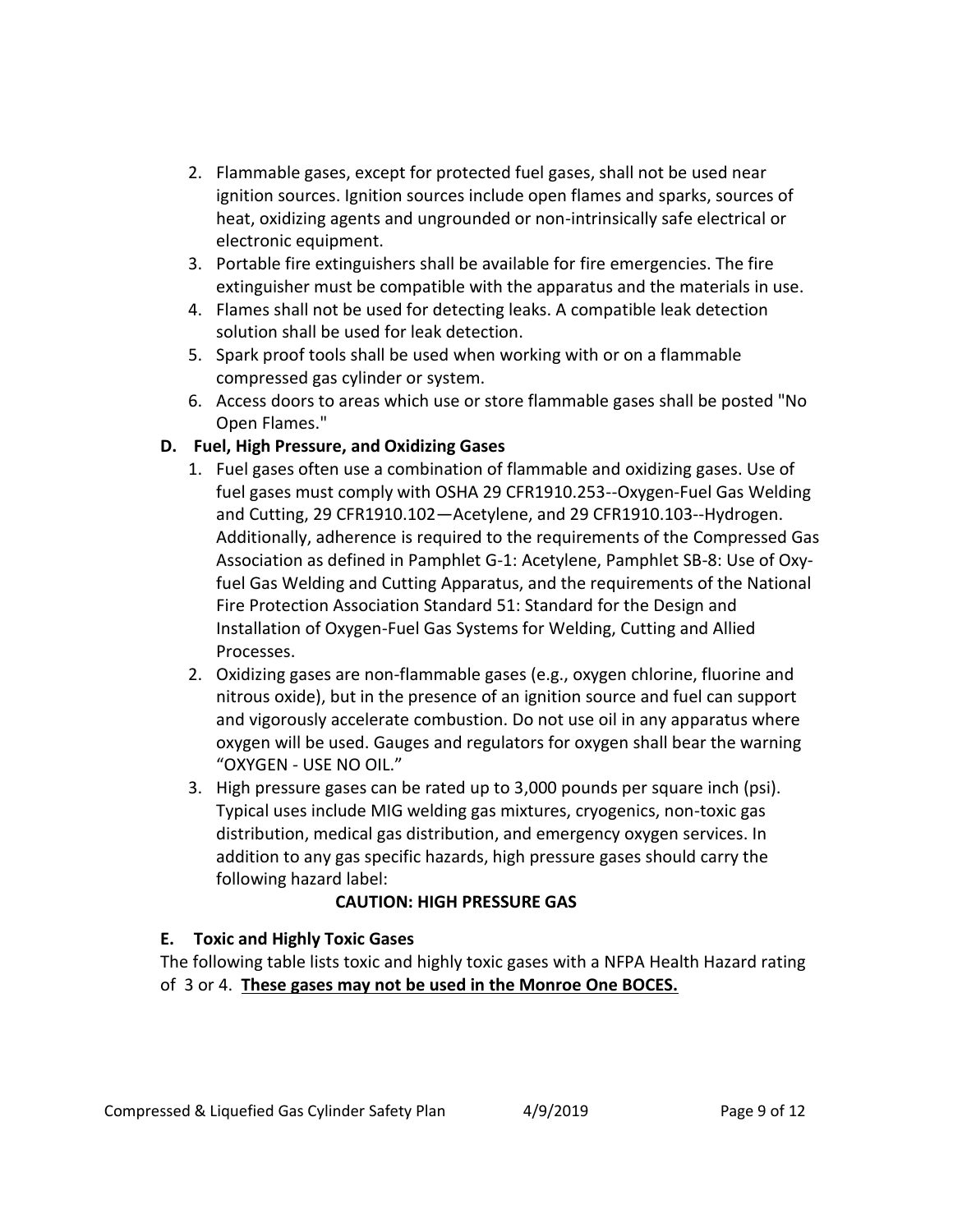|                             |              | <b>Health</b> |                       |              | <b>Health</b> |
|-----------------------------|--------------|---------------|-----------------------|--------------|---------------|
| Gas                         | <b>State</b> | Rating        | Gas                   | <b>State</b> | Rating        |
| Ammonia                     | Liquid       | 3             | Hydrogen Bromide      | Gas          | 3             |
| Arsine                      | Liquid       | 4             | Hydrogen Chloride     | Gas          | 3             |
| <b>Boron Trichloride</b>    | Gas          | 3             | Hydrogen Cyanide      | Liquid       | 4             |
| <b>Boron Triflouride</b>    | Gas          | 3             | Hydrogen Fluoride     | Gas          | 4             |
| <b>Carbon Monoxide</b>      | Gas          | 3             | Hydrogen Selenide     | Liquid       | 3             |
| Carbonyl Chloride*          | Gas          | 4             | Hydrogen Sulfide      | Liquid       | 4             |
| Carbonyl Fluoride           | Gas          | 4             | Methylamine           | Liquid       | 3             |
| Carbonyl Sulfide            | Liquid       | 3             | Methylbromide         | Liquid       | 3             |
| Chlorine                    | Gas          | 3             | Methyl Mercaptan      | Liquid       | 4             |
| <b>Chlorine Dioxide</b>     | Gas          | 4             | Nitric Oxide          | Gas          | 3             |
| <b>Chlorine Monoxide</b>    | Gas          | 3             | Nitrogen Dioxide      | Gas          | 3             |
| <b>Chlorine Triflouride</b> | Gas          | 4             | Nitrogen Trioxide     | Gas          | 3             |
| Cyanogen                    | Liquid       | 4             | Nitrogen Trifluoride  | Gas          | 3             |
| Cyanogen Chloride           | Liquid       | 4             | Nitrosyl Chloride     | Gas          | 3             |
| Diazomethane                | Gas          | 3             | Oxygen Difluoride     | Gas          | 4             |
| Diborane                    | Gas          | 3             | Ozone                 | Gas          | 4             |
| 1,1-Difluoroethylene        | Liquid       | 3             | Pentaborane           | Liquid       | 4             |
| Dimethylamine               | Gas          | 3             | Phosphine             | Gas          | 4             |
| Ethylamine                  | Liquid       | 3             | Selenium Hexafluoride | Gas          | 3             |
| <b>Ethylene Oxide</b>       | Liquid       | 3             | Silicon Tetrafluoride | Gas          | 4             |
| Fluorine                    | Gas          | 4             | Stibine               | Gas          | 4             |
| Formaldehyde                | Gas          | 3             | Sulfur Tetrafluoride  | Gas          | 4             |
| Hexafluoroacetone           | Gas          | 3             | Trimethylamine        | Liquid       | 3             |

\*Phosgene

- 1. NFPA definition of a HEALTH HAZARD 4 includes materials that can be lethal.
	- Materials with LD50 for acute dermal toxicity is £ 40mg/kg.
	- Materials with LD50 for acute oral toxicity £ 5 mg/kg.
	- Gases whose LC50 for acute inhalation toxicity is £ 1000 ppm.
	- Any liquid whose saturated vapor concentration at 20°C is equal to or 10 times its LC50 for acute inhalation toxicity, if its LC50 is £ 1000 ppm.
	- Dusts and mists whose LC50 for acute inhalation toxicity is £ 0.5mg/L.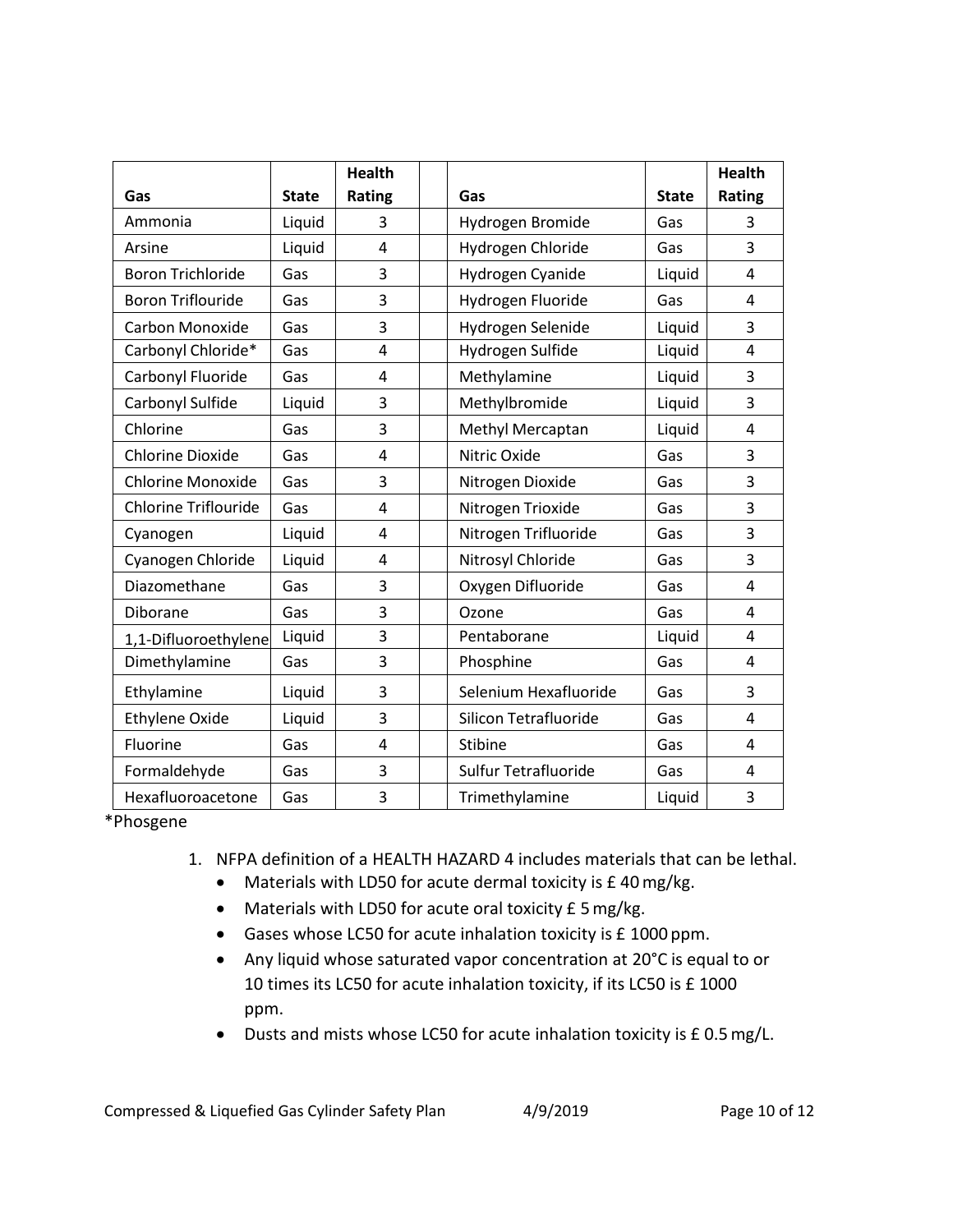- 2. NFPA Health Hazard 3 includes materials that can cause serious or permanent injury.
	- Materials that are corrosive to the respiratory tract
	- Materials that are corrosive to the eye or cause irreversible corneal opacity
	- Materials that are severely irritating and/or corrosive to the skin.
	- Materials with LD50 for acute dermal toxicity  $>40$  mg/kg but £ 200 mg/kg.
	- Materials with LD50 for acute oral toxicity >5 mg/kg but £50 mg/kg.
	- Gases with LC50 for acute inhalation toxicity >1000 ppm but £ 3000 ppm.
	- Any liquid whose saturated vapor concentration at 20°C is equal to or greater than its LC50 for acute inhalation toxicity or if its LC50 is £ 3000 ppm and does not meet the criteria for hazard 4.
	- U Dusts and mists whose LC50 for acute inhalation toxicity is  $> 0.5$  mg/L but  $f$ 2mg/L.
- 3. NFPA Health Hazard 2 includes materials that can cause temporary incapacitation or residual injury.
	- Materials that are respiratory irritants
	- Materials that cause irritating but reversible injury to the eyes
	- Materials that are primary skin irritants or sensitizers.
	- Materials with LD50 for acute dermal toxicity is > 200 mg/kg but £ 1000mg/kg.
	- Materials with LD50 for acute oral toxicity is  $>$  50 mg/kg but £ 500 mg/kg.
	- Gases whose LC50 for acute inhalation toxicity is > 3000 ppm but £ 5000 ppm.
	- Any liquid whose saturated vapor concentration at 20°C is equal to or greater than 1/5 its LC50 for acute inhalation toxicity, if its LC50 is £ 5000 ppm and that does not meet the criteria for either hazard 3 or hazard 4.
	- U Dusts and mists whose LC50 for acute inhalation toxicity is  $> 2$  mg/L but  $f$ 10 mg/L.
- 4. NFPA Health Hazard 1 includes materials that can cause significant irritation.
	- Materials that are slightly irritating to the respiratory tract, eyes and skin.
	- Materials with LD50 for dermal toxicity is > 1000 mg/kg but £ 2000 mg/kg.
	- Materials with LD50 for oral toxicity is > 500 mg/kg but £ 2000mg/kg.
	- Gases and vapors with LC50 for acute inhalation toxicity is > 5000 ppm but £ 10,000 ppm.